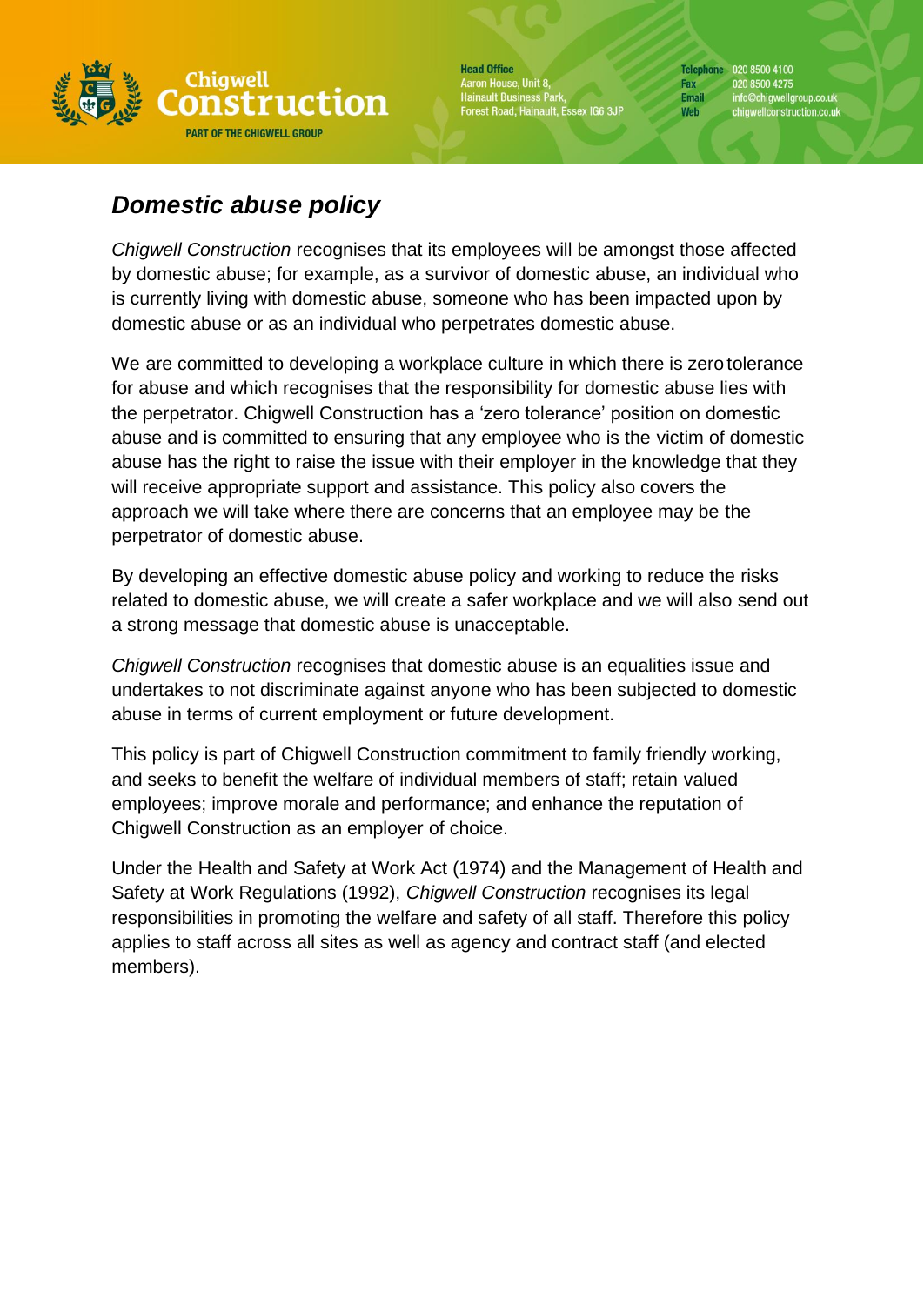## **DEFINITION OF DOMESTIC ABUSE**

Any incident or pattern of incidents of controlling, coercive or threatening behaviour, violence or abuse between those aged 16 or over who are or have been intimate partners or family members regardless of gender or sexuality. This can encompass but is not limited to the following types of abuse:

- psychological
- physical
- sexual
- financial
- emotional

Controlling behaviour is: a range of acts designed to make a person subordinate and/or dependent by isolating them from sources of support, exploiting their resources and capacities for personal gain, depriving them of the means needed for independence, resistance and escape and regulating their everyday behaviour.

Coercive behaviour is: an act or a pattern of acts of assault, threats, humiliation and intimidation or other abuse that is used to harm, punish, or frighten their victim."\*

\*This definition includes so called 'honour' based violence, female genital mutilation (FGM) and forced marriage, and is clear that victims are not confined to one gender or ethnic group.

## **Identification of the problem**

Whilst it is for the individual themselves to recognise they are a victim of domestic abuse, there are signs which may indicate an employee may be a victim. These may include;

- The member of staff may confide in their colleagues/manager.
- Staff may inform their manager that a colleague is suffering from domestic abuse.
- There may be obvious effects of physical abuse (it is important not to make assumptions).
- It may come to light as a result of enquiries into a drop in performance or a significant change in behaviour.
- It may reveal itself as the background to poor attendance.

It is essential to understand that any of the above may arise from a range of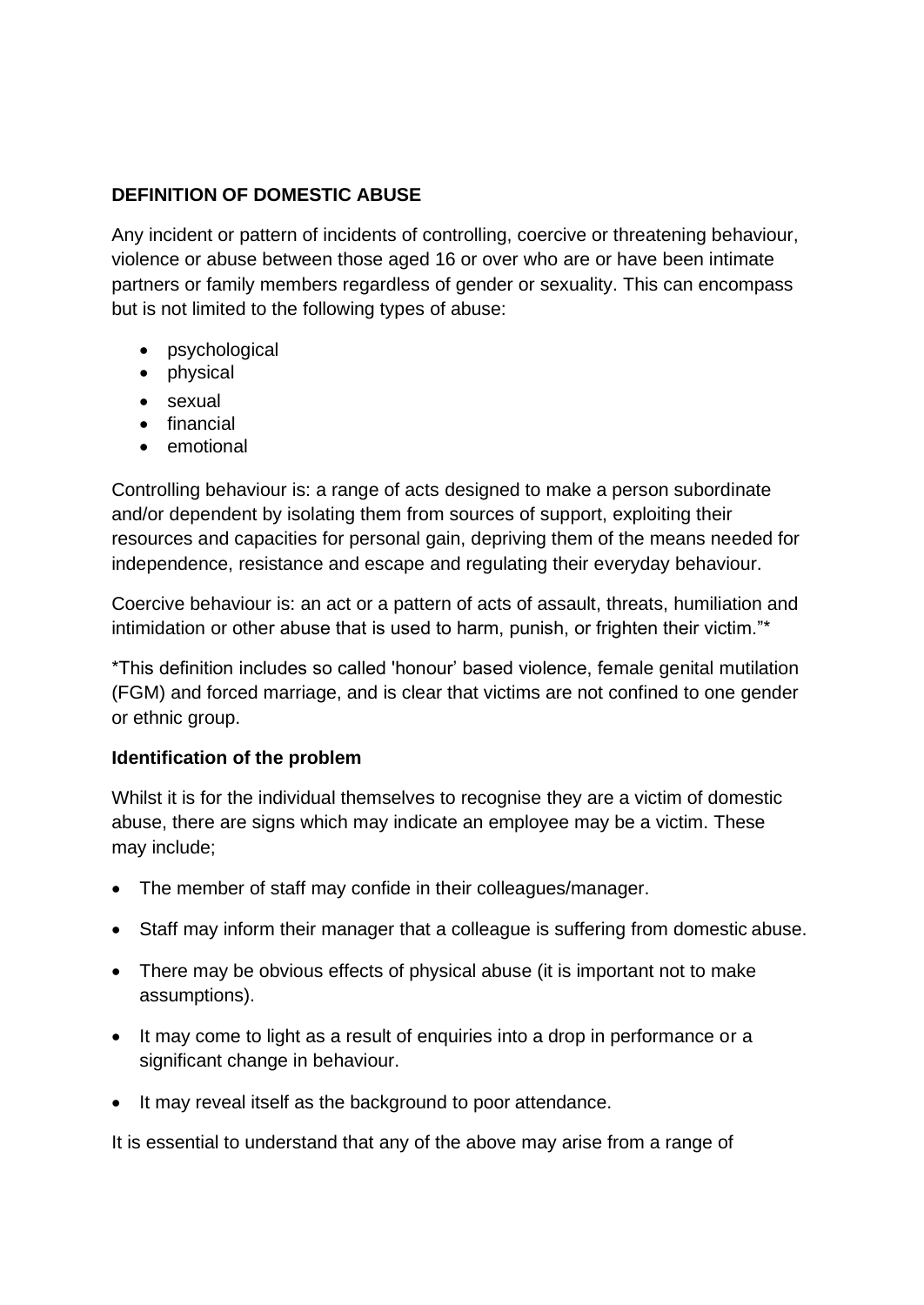circumstances of which domestic abuse may be one. Managers/ Supervisors who support staff in such matters should address the issue positively and sympathetically ensuring that the employee is aware that support and assistance can be provided.

*Chigwell Construction* respects employees' right to privacy. Whilst *Chigwell Construction* strongly encourages victims of domestic abuse to disclose domestic abuse for the safety of themselves and all those in the workplace, it does not force them to share this information if they do not want to.

## **Confidentiality and right to privacy**

Employees who disclose experiencing abuse can be assured that the information they provide is confidential and will not ordinarily be shared with other members of staff without their permission.

There are, however, some circumstances in which confidentiality cannot be assured. These occur when there are safeguarding concerns about children or vulnerable adults or where the employer needs to act to protect the safety of employees.

In circumstances where *Chigwell Construction* has to breach confidentiality it will seek specialist advice before doing so. If it decides to proceed in breaching confidentiality after having taken advice, it will discuss with the employee why it is doing so and it will seek the employee's agreement where possible.

As far as possible, information will only be shared on a need-to-know basis.

All records concerning domestic abuse will be kept strictly confidential. No local records will be kept of absences related to domestic abuse and there will be no adverse impact on the employment records of victims of domestic abuse.

Improper disclosure of information i.e. breaches of confidentiality by any member of staff will be taken seriously and may be subject to disciplinary action.

Where domestic abuse in a same sex relationship is disclosed, due regard will be paid to the double disclosure of confidential information particularly where the individual recipient of abuse may not be out at work.

## **Support for individuals**

*Chigwell Construction* recognises that developing a life free from abuse is a process not an event and *Chigwell Construction* will provide ongoing support for employees who disclose abuse.

[Employer's name] and Union/Professional organisation representatives will work together cooperatively to help staff experiencing domestic abuse.

[Employer's name] will respond sympathetically, confidentially and effectively to any member of staff who discloses that they are experiencing domestic abuse.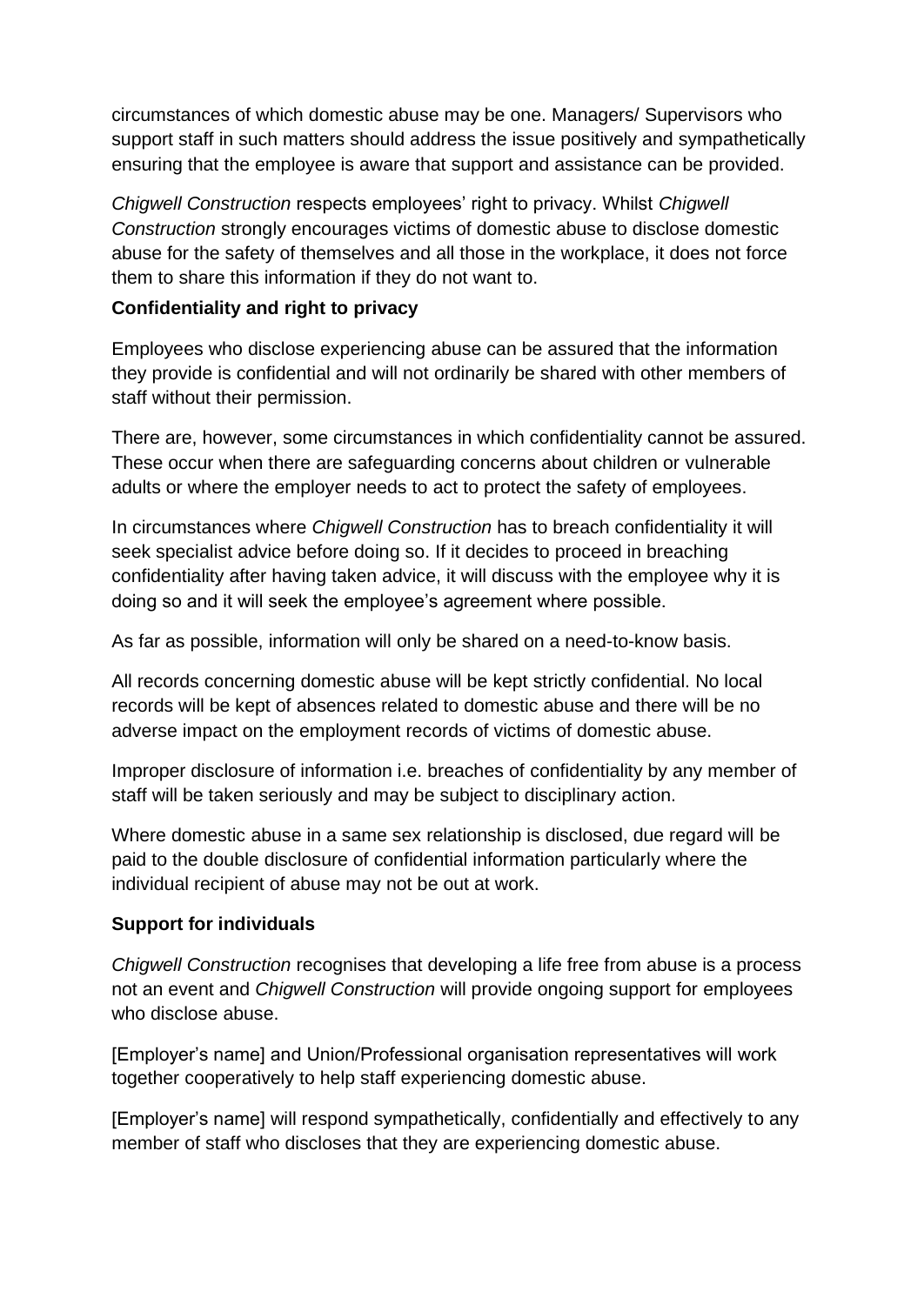Where domestic abuse has been reported line managers will treat unplanned absences and temporary poor timekeeping sympathetically.

Line managers may offer employees experiencing domestic abuse a broad range of support. This may include, but is not limited to:

- Special paid leave for relevant appointments, including with support agencies, solicitors, to rearrange housing or childcare, and for court appointments.
- Temporary or permanent changes to working times and patterns.
- Changes to specific duties, for example to avoid potential contact with an abuser in a customer facing role.
- Redeployment or relocation.
- Measures to ensure a safe working environment, for example changing a telephone number to avoid harassing phone calls.
- Using other existing policies, including flexible working.
- Access to counselling/support services in paid time.
- Access to courses developed to support female survivors of domestic abuse, for example The Freedom Programme or assertiveness training.

Line managers will respect the right of staff to make their own decision on the course of action at every stage.

Other existing provisions (including occupational health, independent counselling service, others) will also be signposted to staff as a means of support

## **Organisational planning**

All employees will be made aware of this policy through a range of methods including induction, training, appraisal, leaflets and posters.

(Employers name) will remind staff of the importance of not divulging personal details of other employees, such as addresses, telephone numbers or shift patterns.

This is paramount when dealing with Honour Based Abuse cases.

## Disclosure of abuse

Staff experiencing domestic abuse may choose to disclose, report to or seek support from a union representative, a line manager, or colleague. Line managers and union representatives will not counsel victims, but offer information, workplace support, and signpost to other organisations.

[Employer's name] will respond sympathetically, confidentially and effectively to any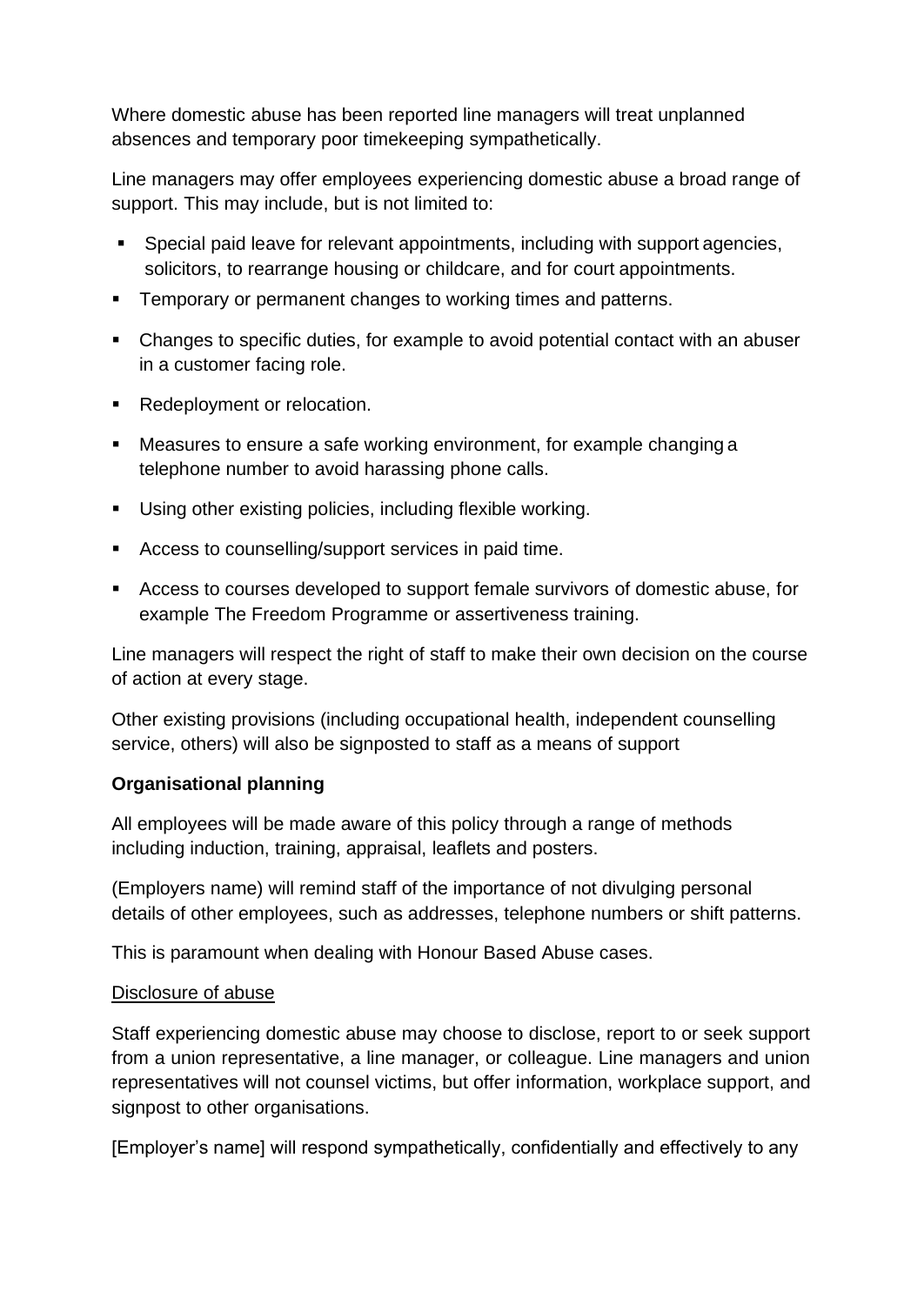member of staff who discloses that they are suffering from domestic abuse. A member of human resources trained in domestic abuse issues, will be nominated as an additional confidential contact for staff. This person will also provide guidance for line managers and union representatives who are approached by staff who are being abused.

## **Training**

*Chigwell Construction* is committed to ensuring all line managers are aware of domestic abuse and its implications in the workplace. Information, briefings or awareness raising sessions will ensure that all managers are able to:

- Identify if an employee is experiencing difficulties because of domestic abuse.
- Respond to disclosure in a sensitive and non-judgemental manner.
- Provide initial support be clear about available workplace support.
- Discuss how the organisation can contribute to safety planning.
- Signpost to other organisations and sources of support.
- Understand that they are not counsellors.

## **Safety planning**

*Chigwell Construction* will prioritise the safety of employees if they make it known that they are experiencing domestic abuse.

When an employee discloses domestic abuse, *Chigwell Construction* will encourage its employees to contact a specialist support agency (or suitably trained specialist member of staff) who can undertake a Domestic Abuse Stalking and Harassment (DASH) risk assessment and make appropriate referrals where necessary.

*Chigwell Construction* will work with the employee and a specialist agency (with the employee's consent) to identify what actions can be taken to increase their personal safety at work and at home as well as address any risks there may be to colleagues.

## **If the victim and the perpetrator work in the same organisation**

In cases where both the victim and the perpetrator of domestic abuse work in the organisation, *Chigwell Construction* will take appropriate action.

In addition to considering disciplinary action against the employee who is perpetrating the abuse, action may need to be taken to ensure that the victim and perpetrator do not come into contact in the workplace.

Action may also need to be taken to minimise the potential for the perpetrator to use their position or work resources to find out details about the whereabouts of the victim. This may include a change of duties for one or both employees or withdrawing the perpetrators access to certain computer programmes or offices.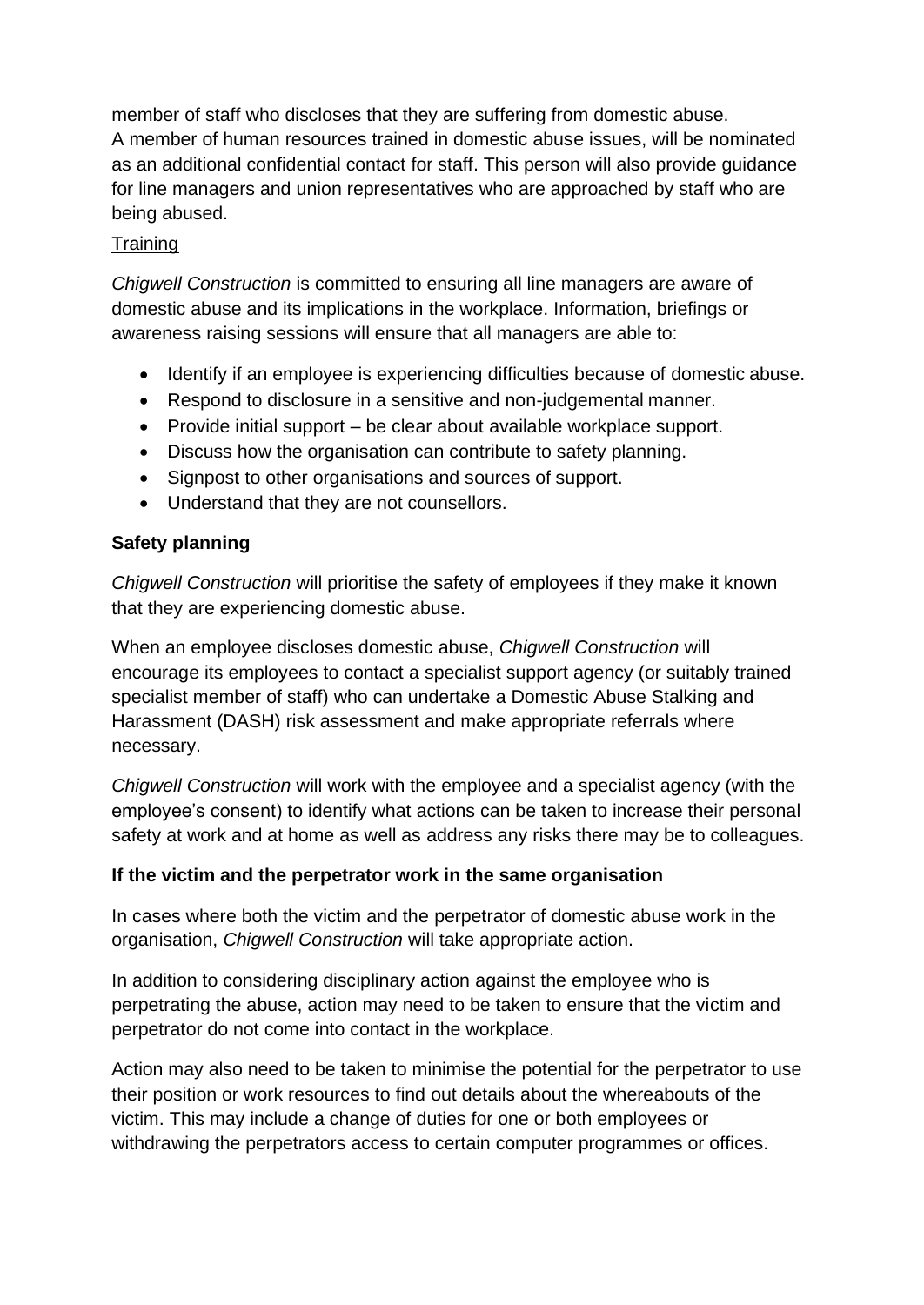*Chigwell Construction* encourages all employees to report if they suspect a colleague is experiencing or perpetrating abuse. Employees should speak to their line manager about their concerns in confidence. In dealing with a disclosure from a colleague, employers should ensure that the person with concerns is made aware of the existence of this policy.

#### **Perpetrators of domestic abuse**

Domestic abuse perpetrated by employees will not be condoned under any circumstances nor will it be treated as a purely private matter. *Chigwell Construction* recognises that it has a role in encouraging and supporting employees to address violent and abusive behaviour of all kinds. Employees should report if they suspect a colleague is a perpetrator of abuse.

If an employee approaches *Chigwell Construction* about their abusive behaviour, *Chigwell Construction* will provide information about the services and support available to them.

*Chigwell Construction* will treat any allegation, disclosure or conviction of a domestic abuse related offence on a case-by-case basis with the aim of reducing risk and supporting change.

*Chigwell Construction* views the use of violence and abusive behaviour by an employee, wherever this occurs, as a breach of the *organisation's* Code of Conduct for disciplinary purposes.

*Chigwell Construction's* Code of Conduct is intended to inform all staff, irrespective of grade, of the standards of conduct expected of them. It identifies a set of principles governing behaviour by which staff members are expected to abide. Staff members are expected at all times to present high standards of personal integrity and conduct that will not reflect adversely on *the organisation* and its reputation.

In some circumstances it may be deemed inappropriate for the individual to continue in his/her current role(s), due to a caution or conviction. Chigwell Construction views the use of violence and abusive behaviour by an employee, wherever this occurs, as a breach of the organisation's Code of Conduct for disciplinary purposes.

These procedures can be applicable in cases where an employee has:

- Behaved in a way that has harmed or threatened his/her partner.
- Possibly committed a criminal offence against his/her partner.
- Had an allegation of domestic abuse made against him/her.
- Presented concerns about their behaviour within an intimate relationship.

*Chigwell Construction* is committed to ensuring that: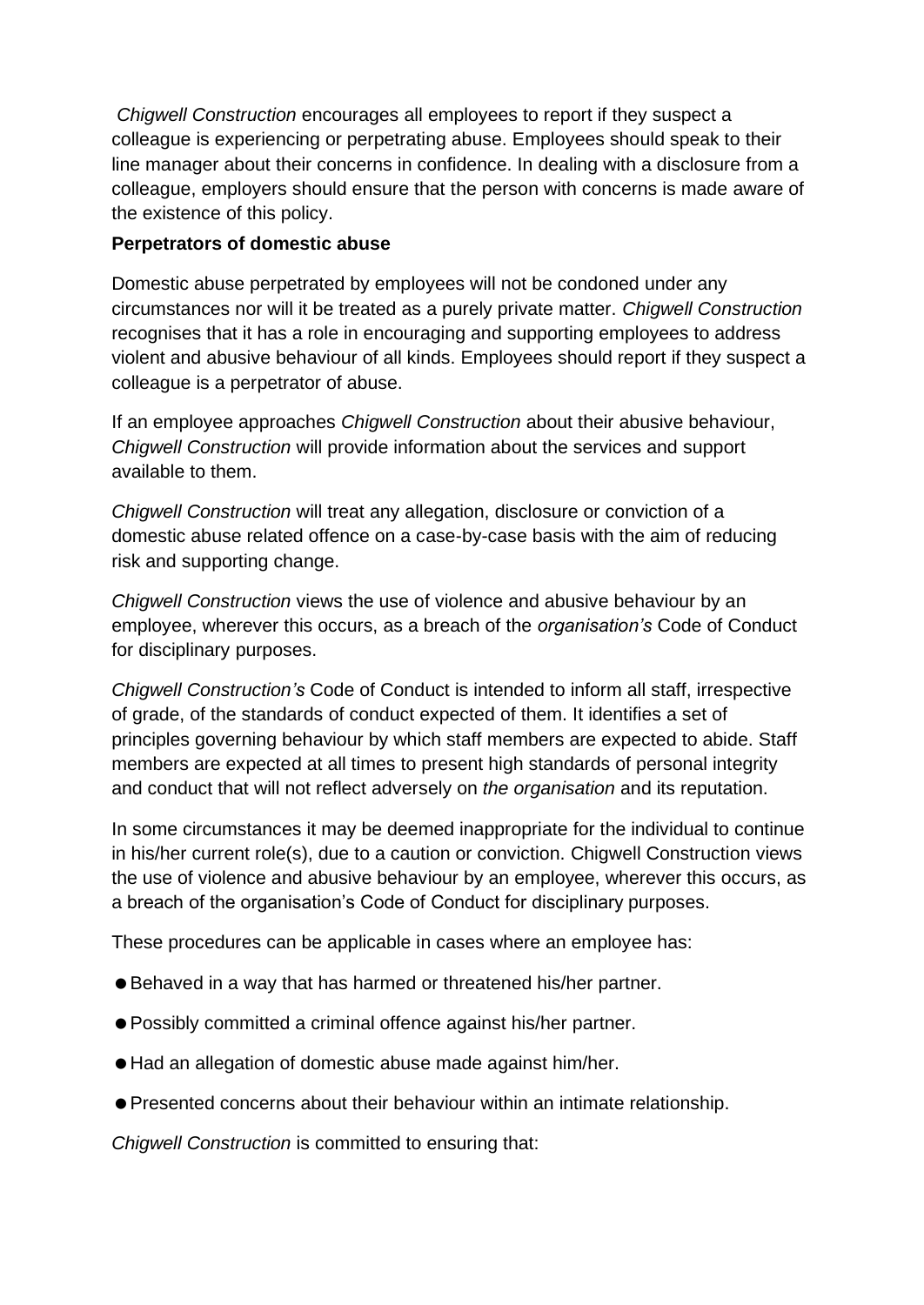- Allegations will be dealt with fairly and in a way that provides support for the person who is the subject of the allegation or disclosure.
- All employees will receive guidance and support.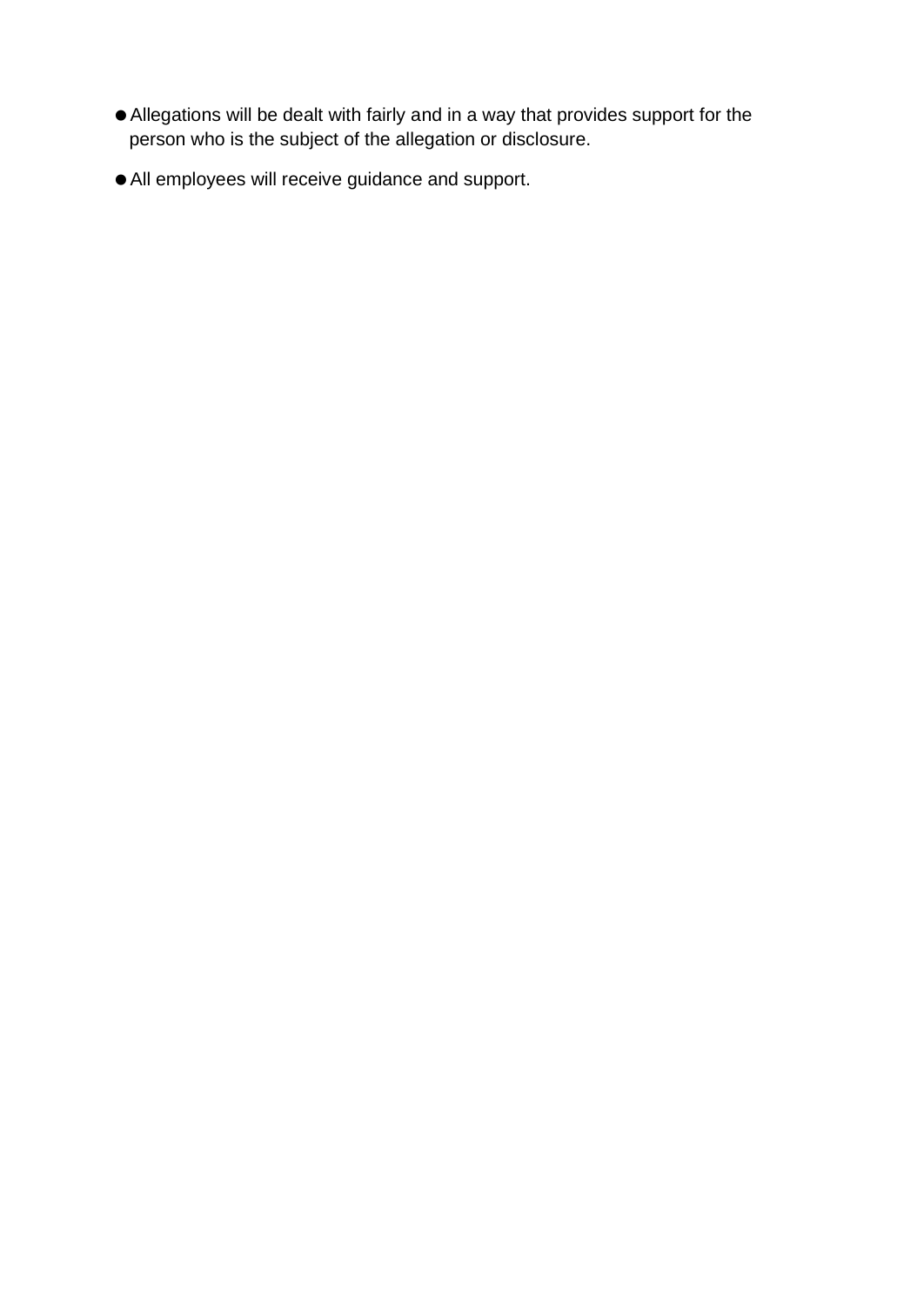- Confidentiality will be maintained and information restricted only to those who have a need-to-know.
- Investigations will be thorough and independent.
- All cases will be dealt with quickly avoiding unnecessary delays.
- All efforts will be made to resolve the matter within 4-6 weeks, although some cases will take longer because of their nature or complexity.

**NOTE:** This procedure is intended to be safety focussed and supportive rather than punitive.

The alleged perpetrator will be:

- **Treated fairly and honestly**
- Helped to understand the concerns expressed and processes involved
- Kept informed of the progress and outcome of any investigation and the implications for any disciplinary process
- Advised to contact their union or professional organisation

## **There are five potential strands in the consideration of an allegation:**

- 1. A police investigation of a possible criminal offence
- 2. Disciplinary action by the employer
- 3. Providing specialist, safety-focused counselling
- 4. Identifying risk
- 5. Referral to Local Authority regarding risk to general public/vulnerable people

Any employee who is responsible for giving advice, or who comes into contact with or supports those vulnerable people or children experiencing domestic abuse needs to be particularly aware of the potential consequences if they are found to be perpetrators.

If a colleague is found to be assisting an abuser in perpetrating the abuse, for example, by giving them access to facilities such as telephones, email or fax machines then they will be seen as having committed a disciplinary offence.

If it becomes evident that an employee has made a malicious allegation that another employee is perpetrating abuse then this will be treated as a serious disciplinary offence and action will be taken.